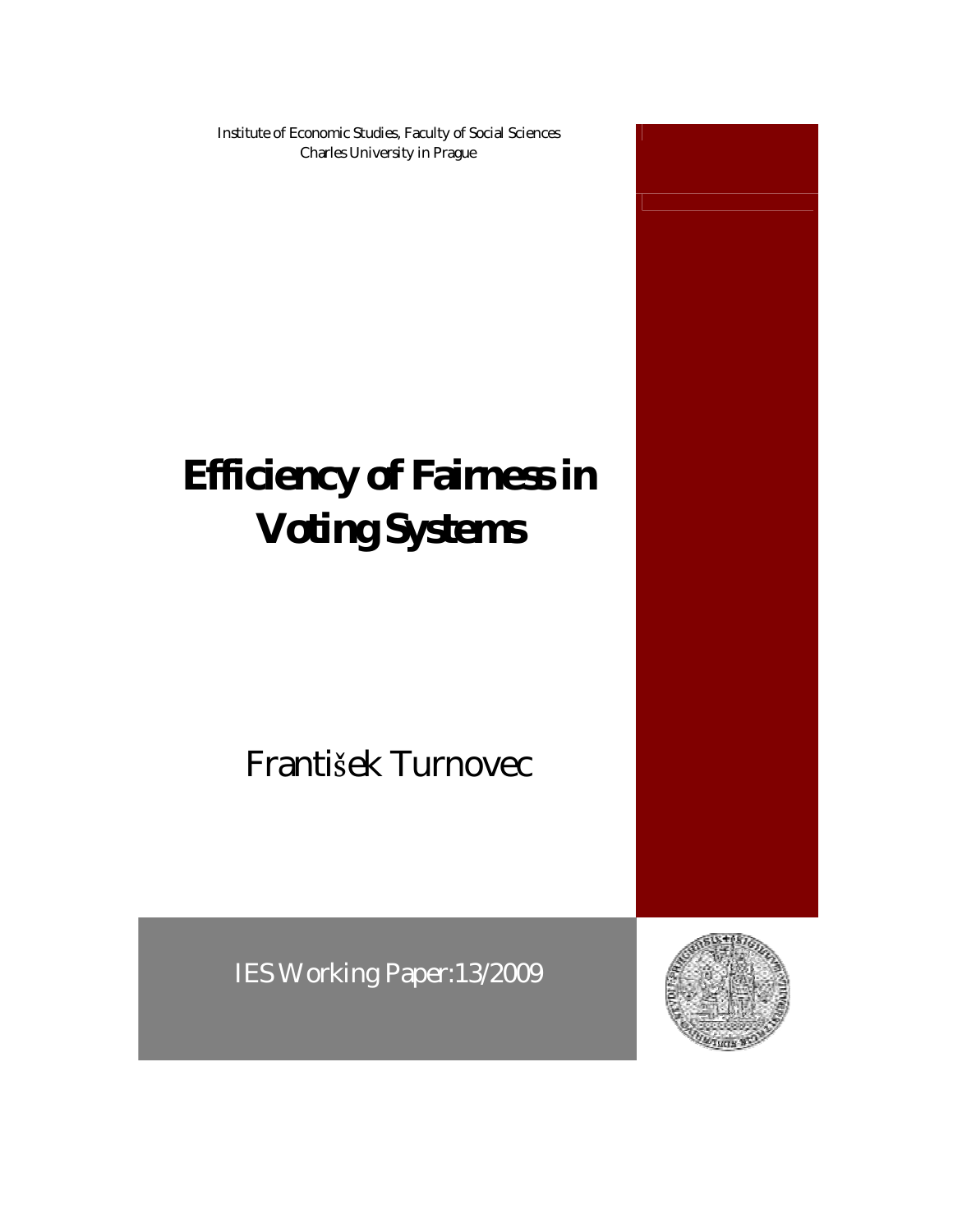Institute of Economic Studies, Faculty of Social Sciences, Charles University in Prague

[UK FSV – IES]

Opletalova 26 CZ-110 00, Prague E-mail : ies@fsv.cuni.cz http://ies.fsv.cuni.cz

Institut ekonomických studií Fakulta sociálních věd Univerzita Karlova v Praze

> Opletalova 26 110 00 Praha 1

E-mail : ies@fsv.cuni.cz http://ies.fsv.cuni.cz

**Disclaimer**: The IES Working Papers is an online paper series for works by the faculty and students of the Institute of Economic Studies, Faculty of Social Sciences, Charles University in Prague, Czech Republic. The papers are peer reviewed, but they are *not* edited or formatted by the editors. The views expressed in documents served by this site do not reflect the views of the IES or any other Charles University Department. They are the sole property of the respective authors. Additional info at: ies@fsv.cuni.cz

**Copyright Notice**: Although all documents published by the IES are provided without charge, they are licensed for personal, academic or educational use. All rights are reserved by the authors.

**Citations**: All references to documents served by this site must be appropriately cited.

**Bibliographic information**:

Turnovec, F. (2009). " Efficiency of Fairness in Voting Systems " IES Working Paper 13/2009. IES FSV. Charles University.

This paper can be downloaded at: http://ies.fsv.cuni.cz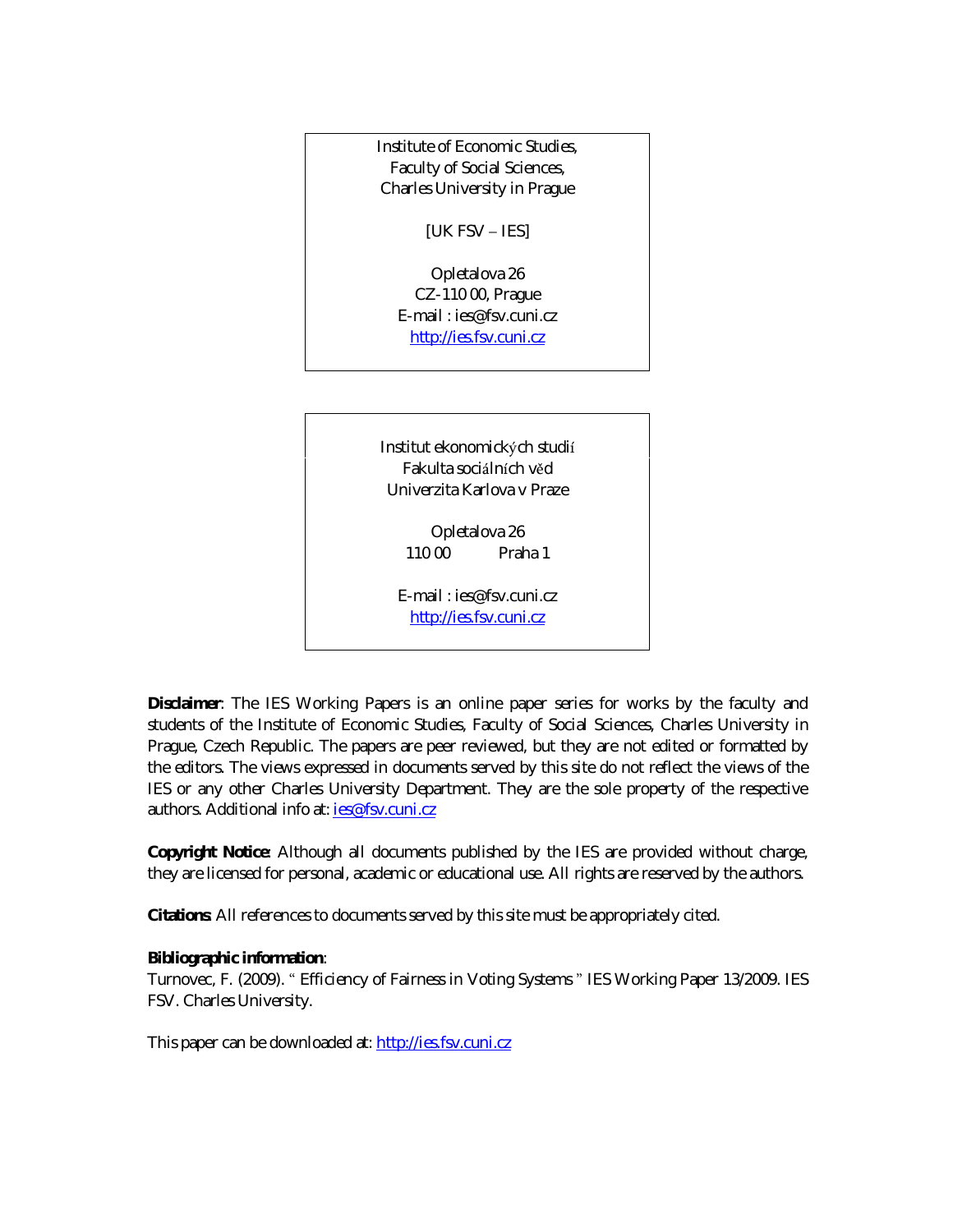## **Efficiency of Fairness in Voting Systems**

### František Turnovec\*

\*IES, Charles University Prague E-mail: turnovec@mbox.fsv.cuni.cz

March 2009

**Abstract:**

Fair representation of voters in a committee representing different voters' groups is being broadly discussed during last few years. Assuming we know what the fair representation is, there exists a problem of optimal quota: given a "fair" distribution of voting weights, how to set up voting rule (quota) in such a way that distribution of relative a priori voting power is as close as possible to distribution of relative voting weights. Together with optimal quota problem a problem of trade-off between fairness and efficiency (ability of a voting body to change status quo) is formalized by a fairness-efficiency matrix.

**Keywords**: Committee system, efficiency, fairness, fairness-efficiency matrix, indirect voting power, optimal quota, power indices, voting system

**JEL:** C71, D72, H77

**Acknowledgements:**

This research was supported by the Czech Government Research Target Program, project No. MSM0021620841 and by the Grant Agency of the Czech Republic, project No. 402/09/1066 "Political Economy of voting behavior, rational voters' theory and models of strategic voting".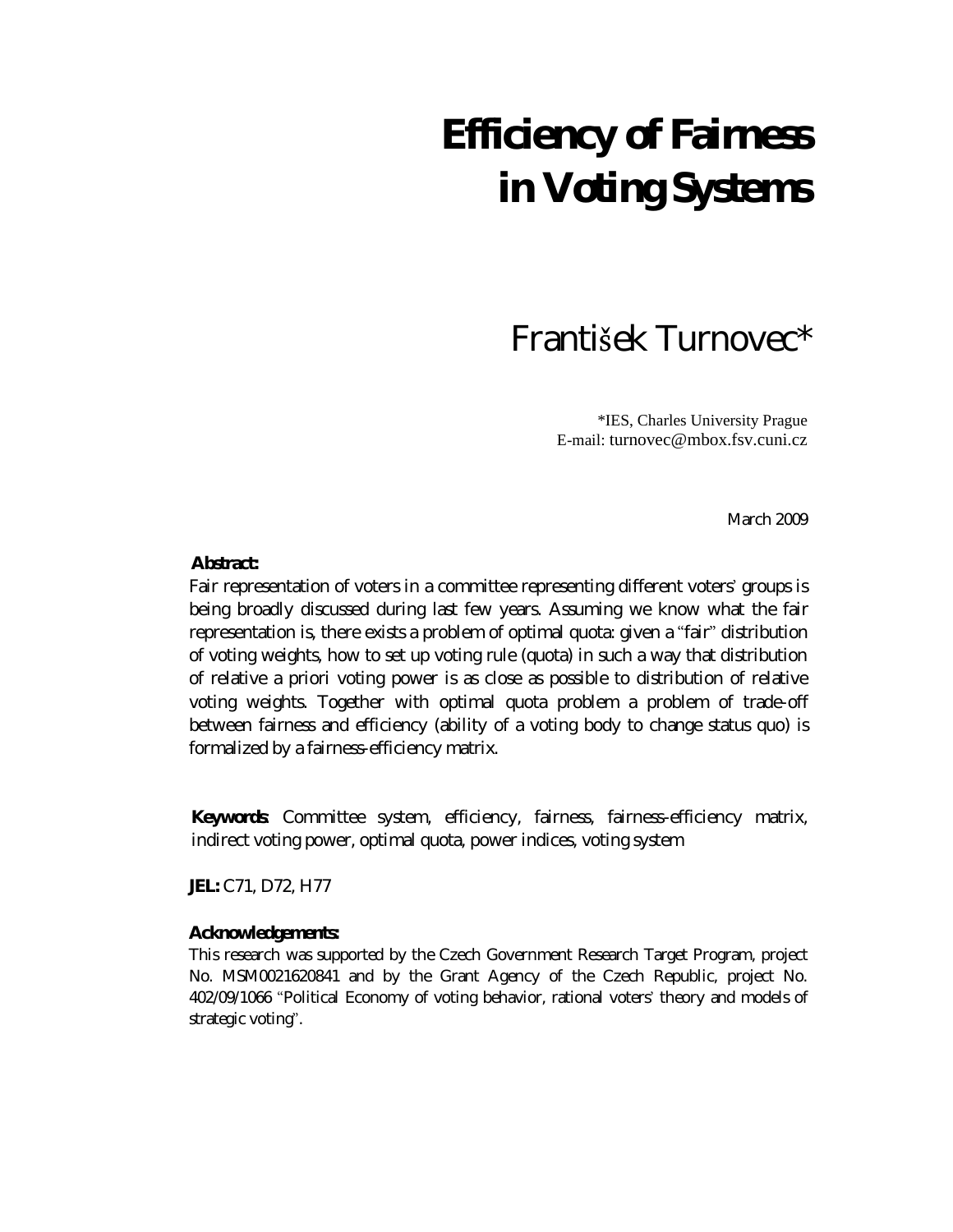#### **1. Introduction**

Let us consider n units (e.g. regions, political parties) with different size of population (voters), represented in a super-unit committee that decides different agendas relevant for the whole entity. Each unit representation in the committee has some voting weight (number of votes). By *voting system* we mean an allocation of voting weights in elections and committees, the form of the ballot and rules for counting the votes to determine outcome of voting.

Voting weight is not the same thing as voting power. Usually voting power means an ability to influence outcome of voting. Voting power indices are used to evaluate a probability that a particular voter is " decisive in voting" in the sense that if her vote is YES, then the outcome of voting in committee is YES, and if she votes NO, the outcome is NO.

Two aspects of voting systems are being discussed: fairness and efficiency. While the fairness is related to distribution of voting power among different actors of voting, efficiency is an ability of the system to change status quo.

Concept of *fairness* is usually based on the following rather artificial construction: Decision making process is performed by series of referenda in each unit and units' representations in the committee are voting according results of referenda. In each unit an individual citizen has one vote that provides him with a voting power (each citizen from one unit has the same voting power). Each unit representation has some voting power in the superunit committee that follows from its voting weight in the committee. Indirect voting power of a citizen from particular unit is given by product of her voting power in local referenda and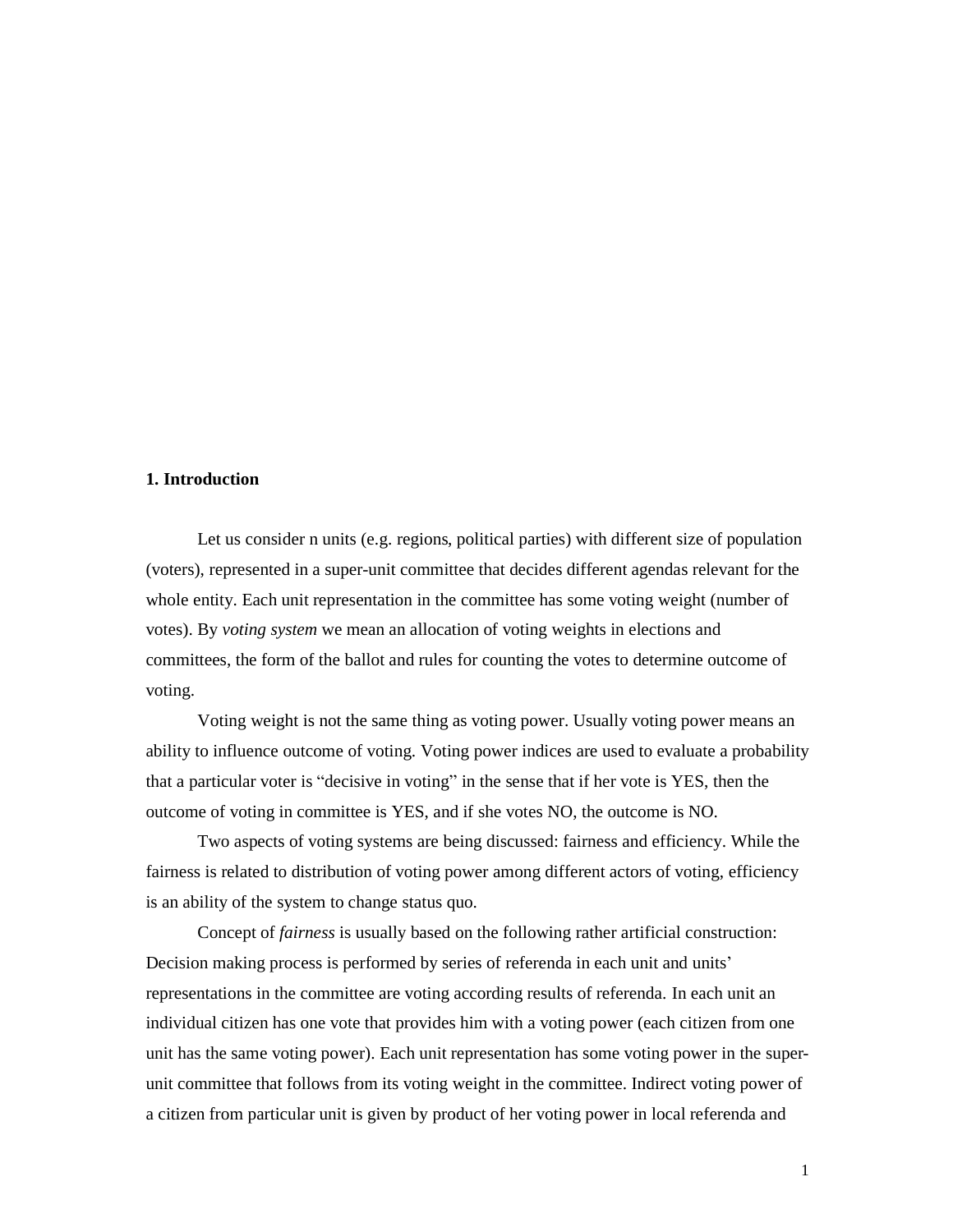voting power of her unit representation in the committee. Fair representation of units in the super-unit committee means that each citizen has the same indirect voting power independently of the unit he belongs to.

Voting power is not directly observable: as a proxy for it voting weights are used (number of seats, number of votes etc.). Therefore, fairness is usually defined in terms of voting weights (e.g. voting weights proportional to results of election).

Concept of *efficiency* is based on a probability that a proposal will be passed in the committee. Used term "efficiency" is rather misleading; it is frequently interpreted as an ability of a voting body to make decision. Concept itself is based on Coleman's " ability of a collectivity to act" (Coleman 1971). In the voting committee any voting act is a choice of one of two alternatives: voted proposal (change of status quo) against status quo. The change is approved if it is supported by members representing at least total weight q, while status quo is maintained in the opposite case. Henceforth status quo is implicitly considered to be less " desirable" than its change. In fact Coleman's concept, used in recent literature under the label of "efficiency" provides probability of changing the status quo.

Extension of the European Union and related changes in its voting system became a new impulse in discussions about fairness and efficiency. In the late spring of 2004 the open letter of European scientists to the governments of the EU member states was distributed in European academic community.<sup>1</sup> The basic idea of the proposal supported by the open letter is the following concept of " fairness": *If the European Union is a union of citizens, then it is fair when each citizen (independently on her national affiliation) exercises the same influence over the union issues. It is achieved when voting weight of each national representation in Council of Ministers is proportional to the square root of population*.

So called square root rule is attributed to British statistician Lionel Penrose (1946) and is closely related to indirect voting power measured by Penrose-Banzhaf power index. Different aspects of square root rule had been analysed in Felsenthal and Machover (1998), 2004), Laruelle and Widgrén (1998), Baldwin and Widgrén (2004), Turnovec (2009). Square root rule "fairness" in the EU Council of Ministers voting was discussed and evaluated in Felsenthal and Machover (2007), Słomczyński and Życzkowski (2006, 2007), Leech and Aziz (2008) and others. Concept of efficiency is attributed to Coleman (1971) so called " power of

-

 $<sup>1</sup>$  Open letter was originally signed by the group of nine distinguished scientists from the six EU countries,</sup> calling themselves "Scientists for a democratic Europe", later cosigned by 38 other colleagues, and submitted to the governments of member states and to Commission. The letter (including tables with results for EU of 25 members) and list of its signatories see e.g. at the following web address: http://www.esi2.us.es/~mbilbao/pdffiles/letter.pdf.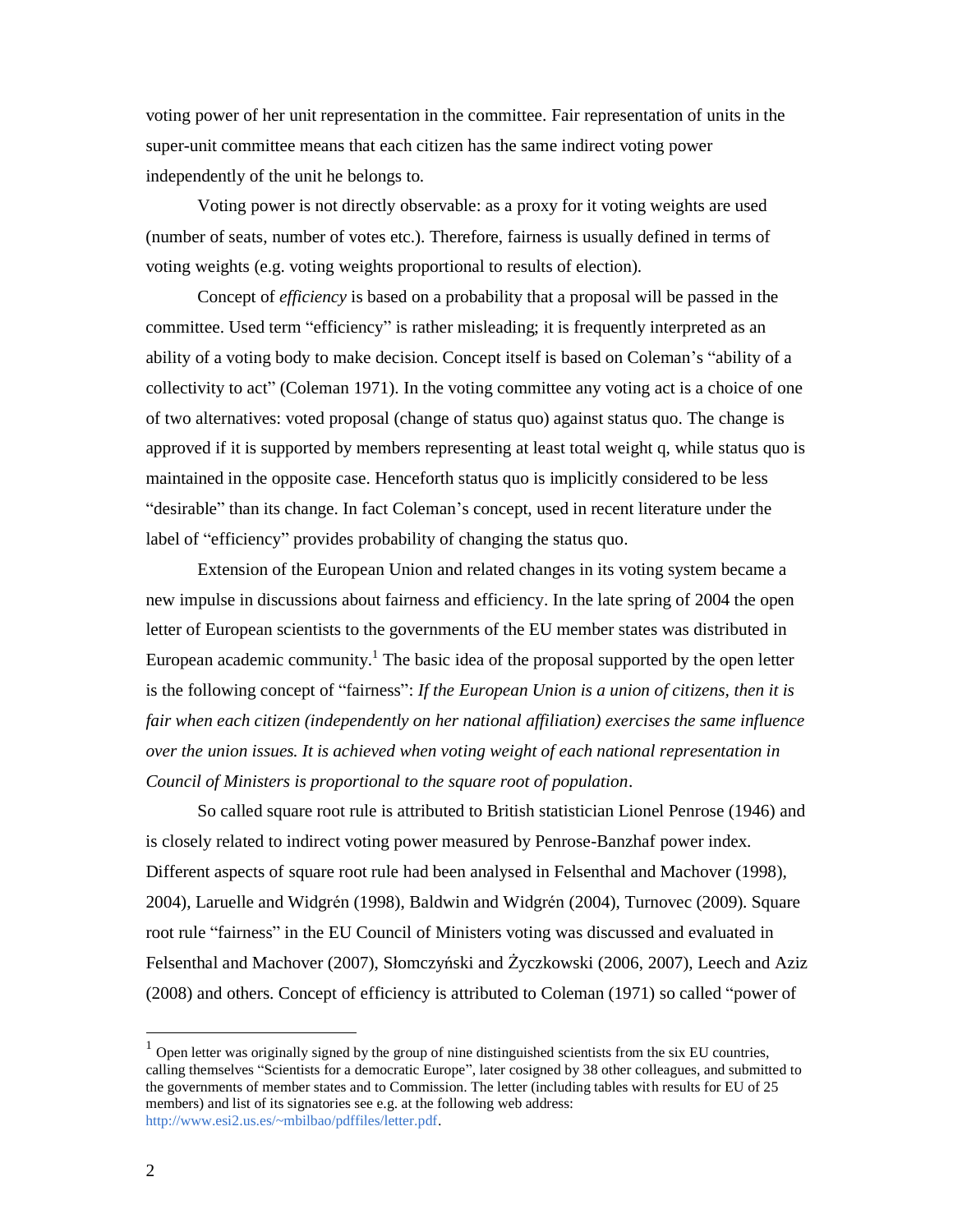collectivity to act" (application to Council of Ministers voting see in Hosli (2008), Leech and Aziz (2008) ).

This paper is not focused particularly on European Union. Assuming, that a principle of fairness is selected for a distribution of voting weights, we are addressing the question how to achieve equality of voting power (at least approximately) to fair voting weights with a " reasonable" level of efficiency. The concepts of strictly proportional power introduced by Berg and Holler (1986) and of optimal quota of Słomczyński and Życzkowski (2007) are used to find, given voting weights, a quota minimizing a distance between actors'voting weights and their power indices.

In the second section basic definitions are introduced and used power indices methodology shortly resumed. Third section introduces concept of quota intervals of stable power and optimal quota, and a trade-off between fairness and efficiency, represented by a fairness-efficiency matrix is discussed. While the framework of analysis of fairness and efficiency is usually restricted to Penrose-Banzhaf concept of power, we are treating it in a more general framework and our results are relevant for any power index based on pivots or swings and for any concept of fairness.

#### **2. Committees and voting power**

*Simple weighted committee* is a pair [N, **w**], where N be a finite set of n committee members  $i = 1, 2, ..., n$ , and  $\mathbf{w} = (w_1, w_2, ..., w_n)$  be a nonnegative vector of committee members' voting weights (e.g. votes or shares). By  $2^N$  we denote power set of N (set of all subsets of N). By voting configuration we mean an element  $S \in 2^N$ , subset of committee members voting uniformly (YES or NO), and  $w(S) = \sum$ ∈ = *i S*  $w(S) = \sum w_i$  denotes voting weight of configuration S. Voting

rule is defined by quota q, satisfying  $0 < q \leq w(N)$ , where q represents minimal total weight necessary to approve the proposal. Triple [N, q, **w**] we call a *simple quota weighted committee*. Voting configuration S in committee [N, q, w] is called a winning one if  $w(S) \geq q$  and a losing one in the opposite case.

Voting power analysis seeks an answer to the following question: Given a simplequota weighted committee [ $N$ ,  $q$ ,  $w$ ], what is an influence of its members over the outcome of voting? Absolute voting power of a member i is defined as a probability  $\Pi_i[N,q,\mathbf{w}]$  that i will be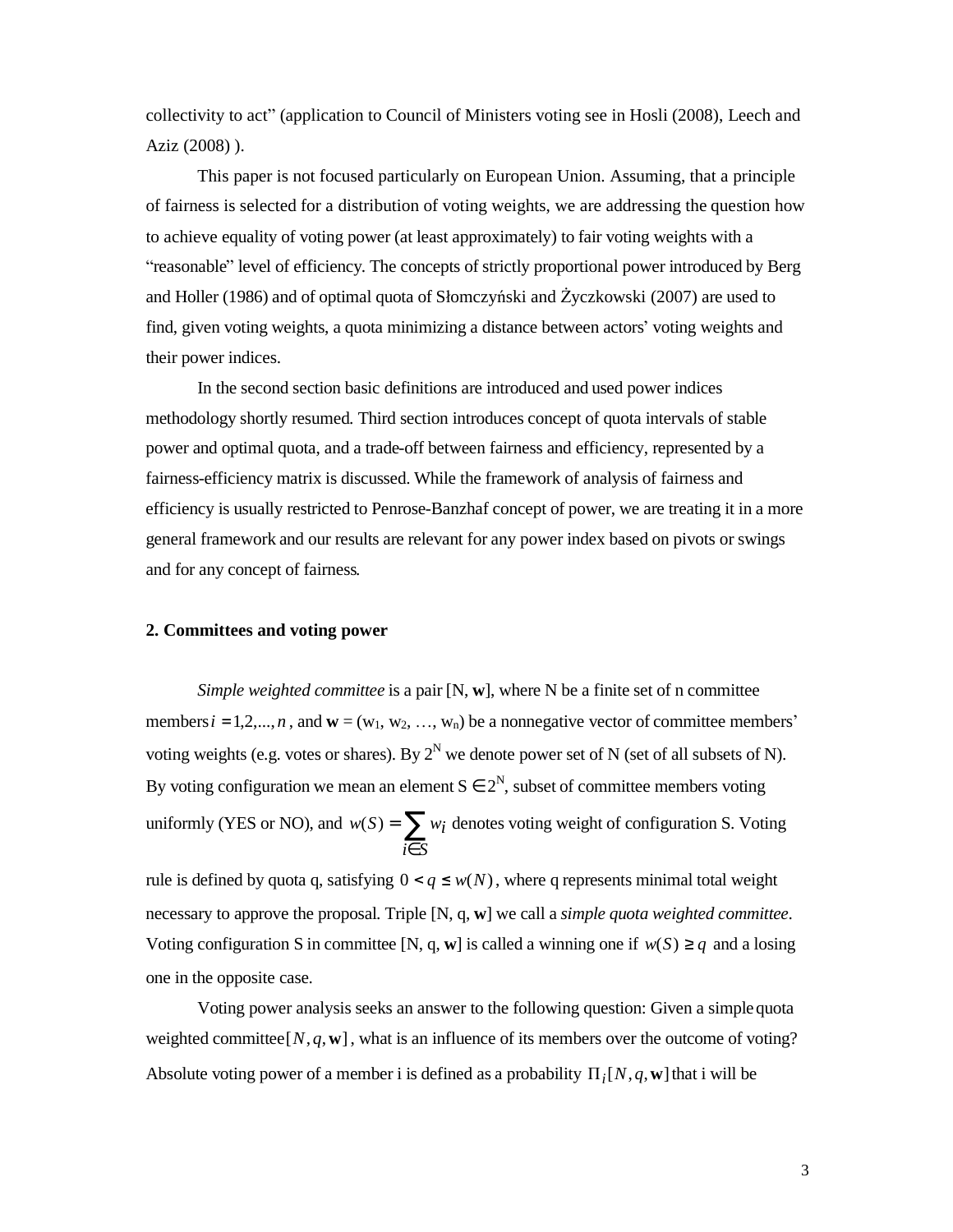decisive in the sense that such situation appears in which she would be able to decide the outcome of voting by her vote (Nurmi (1997)), and a relative voting power as

$$
\boldsymbol{p}_i[N,q,\mathbf{w}] = \frac{\Pi_i[N,q,\mathbf{w}]}{\sum_{k \in N} \Pi_k[N,q,\mathbf{w}]}.
$$

Two basic concepts of decisiveness are used:*swing position* as an ability of individual voter to change by unilateral switch from YES to NO outcome of voting, and *pivotal position*, such position of individual voter in a permutation of voters expressing ranking of attitudes of members to voted issue (from most preferable to least preferable) and corresponding order of forming of winning configuration, in which her vote YES means YES outcome of voting and her vote NO means NO outcome of voting.

Let us denote by  $s_i(N, q, w)$  the number of swing positions of the i-th member and by pi(N, q, **w**) the number of pivotal positions of the i-th member in simple quota weighted committee [N, q, w].

Assuming many voting acts and all configurations equally likely, it makes sense to evaluate a priori voting power of each member of the committee by probability to have a swing, measured by absolute Penrose-Banzhaf (PB) power index (Penrose (1946), Banzhaf (1965)):

$$
\Pi_i^{PB}(N,q,\mathbf{w})=\frac{s_i}{2^{n-1}}
$$

 $(s_i$  is the number of swings of the member i and  $2^{n-1}$  is the number of configurations with i). To compare relative power of different committee members, relative form of PB power index is used:

$$
p_i^{PB}(N,q,\mathbf{w}) = \frac{s_i}{\sum_{k \in N} s_k}
$$

Assuming many voting acts and all possible preference orderings equally likely, it makes sense to evaluate an a priori voting power of each committee member as a probability of being in pivotal situation, measured by Shaply-Shubik (SS) power index (Shapley and Shubik (1954)):

$$
\Pi_i^{SS}(N,q,\mathbf{w}) = \frac{p_i}{n!}
$$

 $(p_i)$  is the number of pivotal positions of the committee member i, and n! is the number of permutations of all committee members). Since  $\sum_{i \in N} p_i =$  $\sum_{i \in N} p_i = n!$ , it holds that

$$
p_i^{SS}(N,q,\mathbf{w}) = \frac{p_i}{\sum_{k \in N} p_k},
$$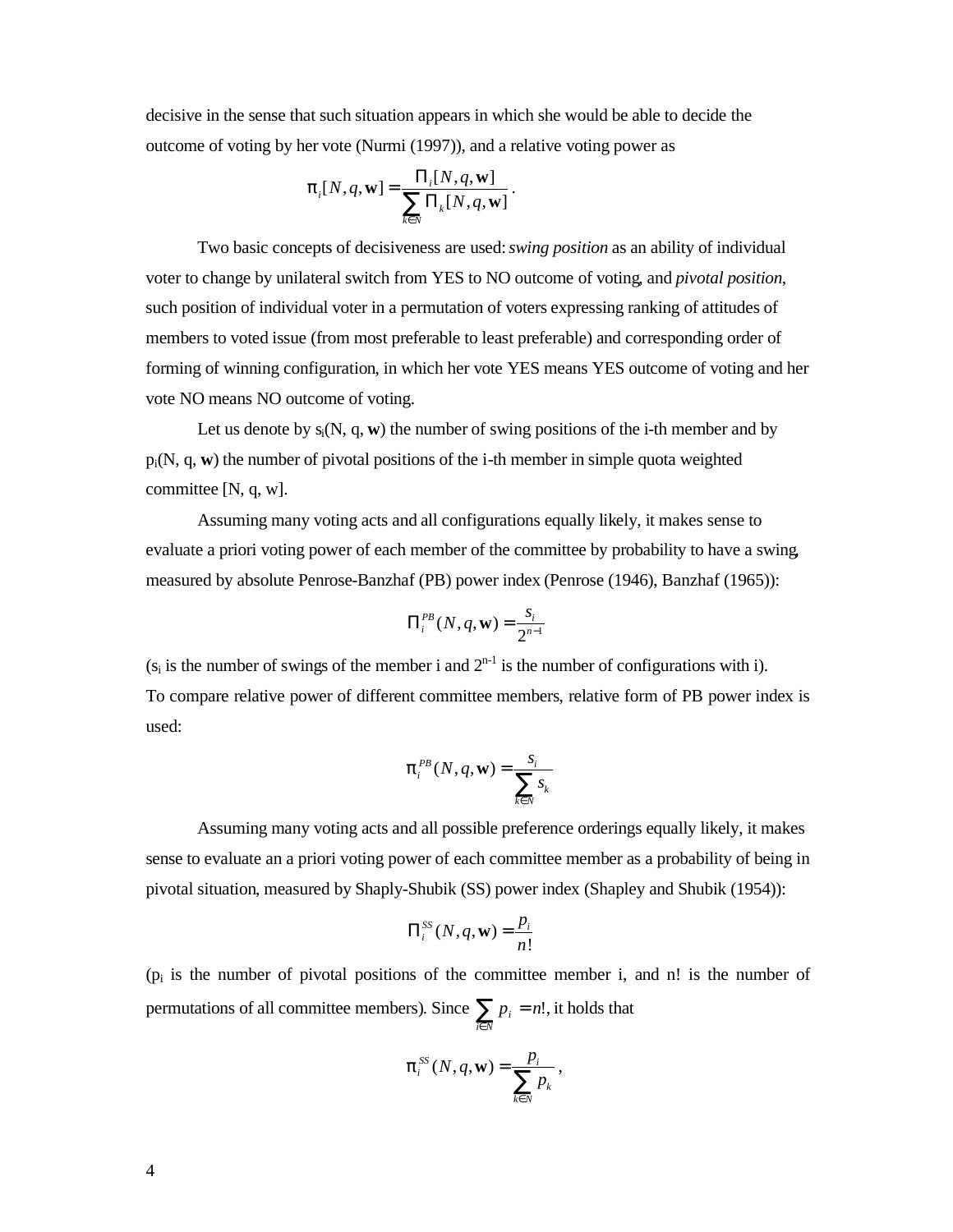i.e. absolute and relative form of the SS-power index is the same.<sup>2</sup>

Let us denote by W[N, q, **w**] set of all winning configuration in a simple quota weighted committee [N, q, **w**] generated by voting rule q. By

$$
e(N, q, \mathbf{w}) = \frac{card W[N, q, \mathbf{w}]}{2^n}
$$

we denote efficiency of voting rule q, probability that a proposal will be passed in committee [N, q, **w**] providing all voting configurations (or all preference orderings) are equally likely.

It can be easily seen that for any  $\alpha > 0$  and any power index based on swings or pivots it holds that  $\Pi_i[N, aq, a\mathbf{w}] = \Pi_i[N, q, \mathbf{w}]$ . Therefore, without loss of generality we shall assume throughout the text that  $\sum_{i \in N} w_i =$  $\sum_{i \in N} w_i = 1$  and  $0 < q \le 1$ , using in analysis only relative weights and

relative quotas.

-

Committee [N, q, **w**] has a property of strictly proportional power (Berg and Holler (1986)) if  $\pi[N,q,\mathbf{w}] = \mathbf{w}$  (i.e. the relative voting power of committee members is equal to their relative voting weights). The case of strictly proportional power seldom occurs.

#### **3. Fairness and efficiency of voting system and quota intervals of stable power**

Let  $\mathbf{w} = (w_1, w_2, ..., w_n)$  be a fair distribution of voting weights (whatever principle is used to justify it), then the voting system used is fair if the committee [N, q**, w**] has the property of strictly proportional power. For given N and **w** the only variable we can vary to design fair voting system is quota q.

<sup>2</sup> Supporters of Penrose-Banzhaf power concept are sometimes refusing Shapley-Shubik index as a measure of voting power. Their objections to Shapley-Shubik power concept are based on classification of power measures on so called I-power (voter's potential influence over the outcome of voting) and P power (expected relative share in a fixed prize available to the winning group of committee members, based on cooperative game theory) introduced by Felsenthal, Machover and Zwicker (1998). Shapley-Shubik power index was declared to represent P-power and as such unusable for measuring influence in voting. We tried to show (Turnovec (2007), Turnovec, Mercik, Mazurkiewicz (2008)) that objections against Shapley-Shubik power index, based on its interpretation as a P-power concept, are not sufficiently justified. Both Shapley-Shubik and Penrose-Banzhaf measure could be successfully derived as cooperative game values, and at the same time both of them can be interpreted as probabilities of being in some decisive position (pivot, swing) without using cooperative game theory at all.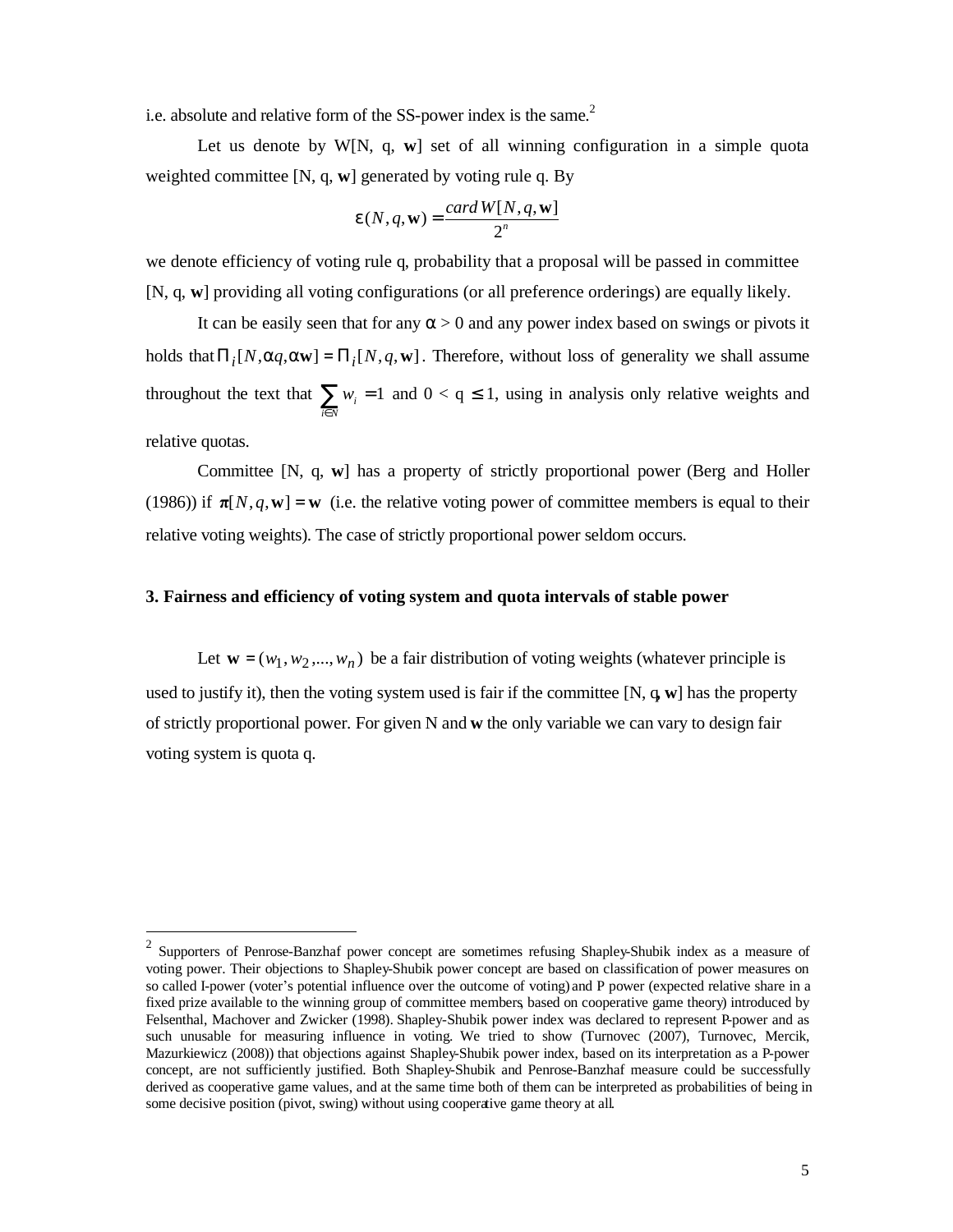#### **Proposition 1**

Let [N,  $q_1$ , w] and [N,  $q_2$ , w],  $q_1$ <sup>1</sup> $q_2$ , be two simple quota weighted committees such that *W[N, q1, w] = W[N, q2,* **w***], then*

$$
s_i(N, q_1, \mathbf{w}) = s_i(N, q_2, \mathbf{w})
$$

*and*

$$
p_i(N, q_1, \mathbf{w}) = p_i(N, q_2, \mathbf{w})
$$

*for all i Î N.*

In two different committees with the same set of members, the same weights and the same set of winning configurations the PB-power indices (SS-power indices) are the same for all members, independently on quotas.

#### **Proposition 2**

*Let [N, q, w] be a simple quota weighted committee, then* 

$$
s_i(N, q, \mathbf{w}) = s_i(N, 1 - q + e, \mathbf{w})
$$

*and*

$$
p_i(N, q, \mathbf{w}) = p_i(N, 1 - q + e, \mathbf{w})
$$

*for all i*  $\overline{I}$  *N and any*  $e \in (0, \text{min } w_i)$  $\min_{i \in N, w_i > 0} w_i$ *w*  $\in N, w_i$  $e \in (0, \text{min } w_i).$ 

Given a voting quota q, 1-q+ε (for sufficiently small ε>0) is called a blocking quota (total weight required to block a proposal). From Proposition 2 it follows that blocking power of the committee members is equal to their voting power.

#### **Proposition 3**

*Let [N, q,* **w***] be a simple quota weighted committee with a quota q,*

$$
\min_{S \in W[N,q,w]} \left( \sum_{j \in S} w_j - q \right) = \mathbf{m}^+(q) \ge 0
$$

*and*

$$
\min_{S \in 2^N \setminus W[N,q,\mathbf{w}]} \left( q - \sum_{j \in S} w_j \right) = \mathbf{m}^-(q) \ge 0
$$

*Then for any particular quota q we have W[N, q, w] = W[N, g,* **w***] for all*

$$
g\,\widehat{I}\,\left(q\text{-m}(q),\,q\text{+m}^+(q)\right].
$$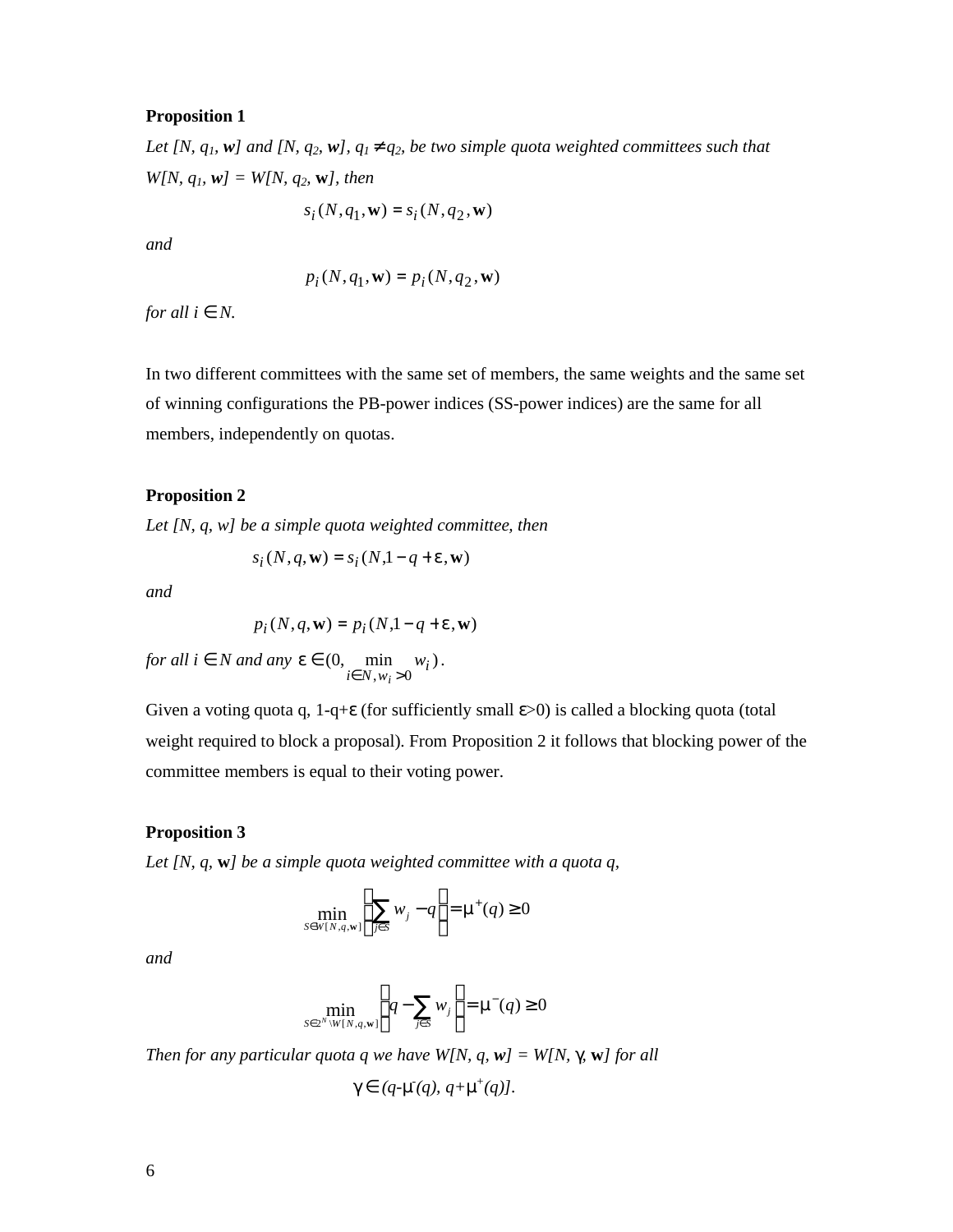Proof: If  $S \in W[N, q, w]$  and  $q < \gamma \leq q + \mu^+(q)$ , then

$$
0 \le \sum_{j \in S} w_j - q - \mathbf{m}^+(q) \le \sum_{j \in S} w_j - g \le \sum_{j \in S} w_j - q \Rightarrow S[N, g, \mathbf{w}]
$$

If  $S \in W[N, q, w]$  and  $q > \gamma \ge q - \mu(q)$ , then

$$
0 \le \sum_{j \in S} w_j - q \le \sum_{j \in S} w_j - g \le \sum w_j - q + m^+(q) \Rightarrow S \in W[N,g,\mathbf{w}]
$$

Winning configurations S for quota q are winning also for any quota  $\gamma \in (q-\mu^-(q), q+\mu^+(q))$ . If  $S \in 2^N \setminus W[N, \gamma, w]$  and  $q < \gamma \leq q + \mu^+(q)$ , then

$$
0 > \sum_{j \in S} w_j - q \ge \sum_{j \in S} w_j - g \ge \sum w_j - q - m^+(q) \Rightarrow S \in 2^N \setminus W[N, g, \mathbf{w}]
$$

If S ∈ 2<sup>N</sup> \ W[N, γ, **w**] and q > γ ≥ q-μ (q), then

$$
0 > \sum_{j \in S} w_j - q + m^-(q) \ge \sum_{j \in S} w_j - g \ge \sum w_j - q \Rightarrow S \in 2^N \setminus W[N, g, \mathbf{w}]
$$

Any losing configuration S for quota  $\gamma \in (q-\mu(q), q+\mu^+(q))$  is losing also for quota  $q.\bullet$ 

From Proposition 1 it follows that swing or pivot based power indices are the same for all quotas  $\gamma \in (q-\mu(q), q+\mu^+(q)]$ . Therefore interval of quotas  $(q-\mu(q), q+\mu^+(q)]$  we call an *interval of stable power* for quota q. Quota  $\gamma^* \in (q-\mu^*(q), q+\mu^+(q))$  is called marginal quota for q if  $\mu^+(\gamma^*) = 0$ .

#### **Example 1**

Consider committee [N, q, w] where  $n = 3$ ,  $w_1 = 0.1$ ,  $w_2 = 0.4$ ,  $w_3 = 0.5$ . Then  $2^N = (\emptyset, \{1\}, \{2\}, \{3\}, \{1,2\}, \{1,3\}, \{2,3\}, \{1,2,3\})$ . Consider simple majority quota q = 0.51. Then  $W[N, q, w] = (\{1,3\}, \{2,3\}, \{1,2,3\}), 2^N \setminus W[N, q, w] = (\emptyset, \{1\}, \{2\}, \{3\}, \{1,2\}).$  $\mu^+(q) = \min \{w_1 + w_3 - 0.51 = 0.09, w_2 + w_3 - 0.51 = 0.39, w_1 + w_2 + w_3 - 0.51 = 0.49\} =$ 0.09  $\mu$ <sup>-</sup>(q) = min {0.51 – w<sub>1</sub> = 0.41, 0.51 – w<sub>2</sub> = 0.11, 0,51-w3=0,0,01,0.51 – w<sub>1</sub> – w<sub>2</sub> = 0.01} = 0.01

Quota interval of stable power for quota  $q = 0.51$  is (0.5, 0.6], marginal quota for  $q = 0.51$  is  $γ^* = 0.6$ .

Define a partition of the power set  $2^N$  into equal weight classes  $\Omega_0, \Omega_1, ..., \Omega_r$  (such that the weight of different configurations from the same class is the same and the weights of different configurations from different classes are different). Clearly it holds that  $r \leq 2^n$ -1. For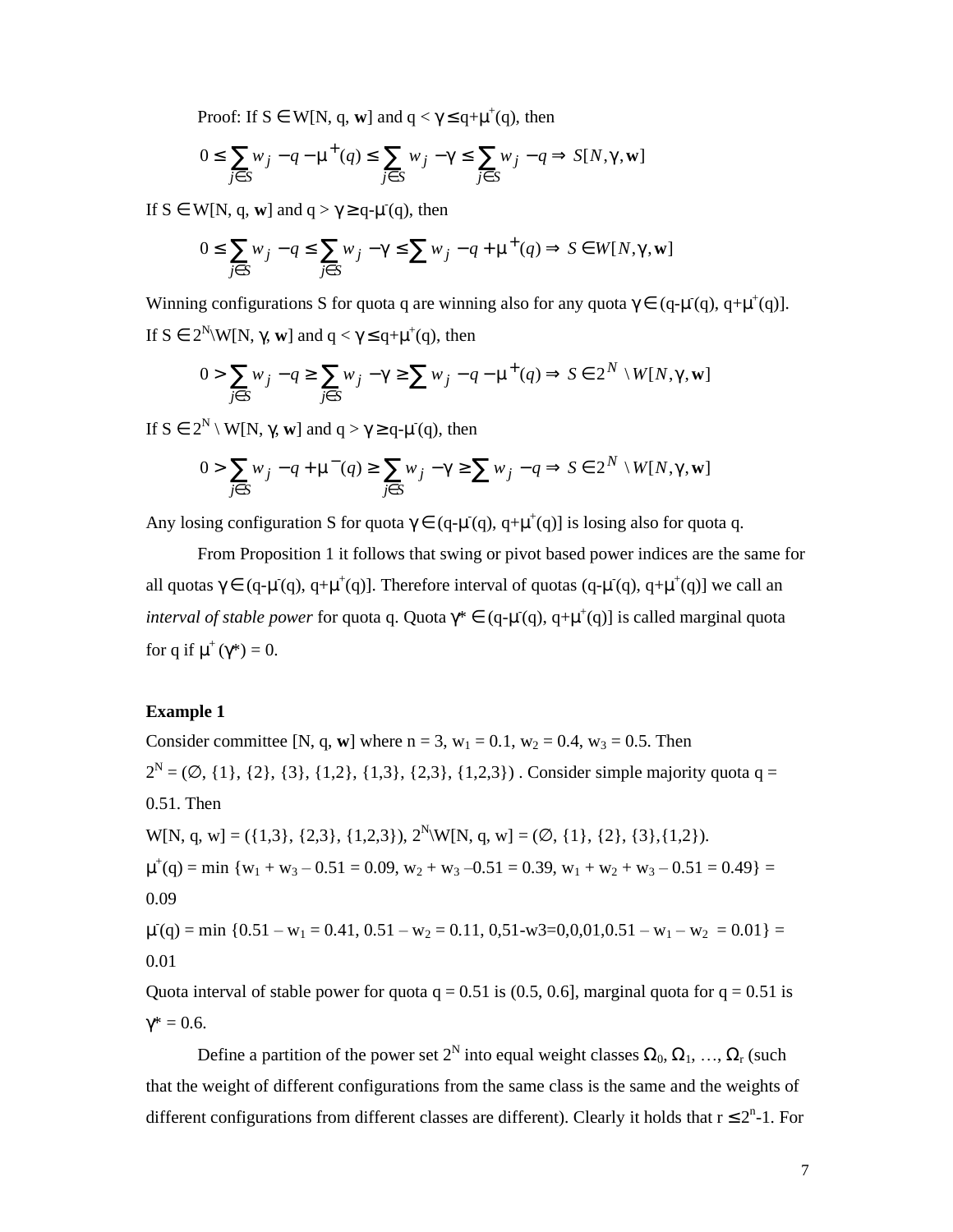completeness set w( $\emptyset$ ) = 0. Consider weight increasing ordering of equal weight classes  $\Omega^{(0)}$ ,  $\Omega(1), \ldots, \Omega^{(r)}$  such that for any  $t < k$  and  $S \in \Omega(t)$ ,  $R \in \Omega(k)$  it holds that  $w(S) < w(R)$ . Denote  $q_t = w(S)$  for any  $S \in \Omega^{(t)}$ ,  $t = 1, 2, ..., r$ .

#### **Proposition 4**

Let  $W^{(0)}, W^{(1)}, ..., W^{(r)}$  be the weight increasing ordering of equal weight partition of  $2^N$ . Set  $q_i$  $y = w(S)$  for any S  $\hat{I}$  W<sup>t)</sup>,  $t = 0, 1, 2, ..., r$ . Then there is a finite number r £  $2<sup>n</sup>$ -1 of marginal quotas  $q_t$  and corresponding intervals of stable power ( $q_{t-1}$ ,  $q_t$ ] such that W[N,  $q_t$ , w]  $\tilde{I}$  W[N, *qt-1, w].*

Analysis of voting power as a function of quota (given voting weights) can be substituted by analysis of voting power in finite number of marginal quotas.

#### **Example 2**

In committee from Example 1 order all voting configuration by their weights:

| t              | $\Omega^{(t)}$    | w(S) |
|----------------|-------------------|------|
| $\theta$       | Ø                 | 0    |
| 1              | ${1}$             | 0.1  |
| $\overline{2}$ | ${2}$             | 0.4  |
| 3              | $\{1, 2\}, \{3\}$ | 0.5  |
| $\overline{4}$ | $\{1, 3\}$        | 0.6  |
| $\overline{5}$ | (2,3)             | 0.9  |
| 6              | ${1,2,3}$         |      |

We have 7 classes of equal weight voting configurations ordered by weights and  $r = 6$ . There exist 6 quota intervals of stable power and corresponding marginal quotas and 6 different vectors of power indices:

| t              | .interval  | marginal<br>quota | number<br>of WC | SS-power        | PB-power        |
|----------------|------------|-------------------|-----------------|-----------------|-----------------|
| -1             | (0, 0.1]   | 0.1               |                 | (1/3, 1/3, 1/3) | (1/3, 1/3, 1/3) |
| 2              | (0.1, 0.4] | 0.4               | 6               | (0, 1/2, 1/2)   | (0, 1/2, 1/2)   |
| 3              | (0.4, 0.5] | 0.5               | 5               | (1/6, 1/6, 4/6) | (1/5, 1/5, 3/5) |
| $\overline{4}$ | (0.5, 0.6] | 0.6               | 3               | (1/6, 1/6, 4/6) | (1/5, 1/5, 3/5) |
| 5              | (0.6, 0.9] | 0.9               | 2               | (0, 1/2, 1/2)   | (0, 1/2, 1/2)   |
| 6              | (0,9,1]    |                   |                 | (1/3, 1/3, 1/3) | (1/3, 1/3, 1/3) |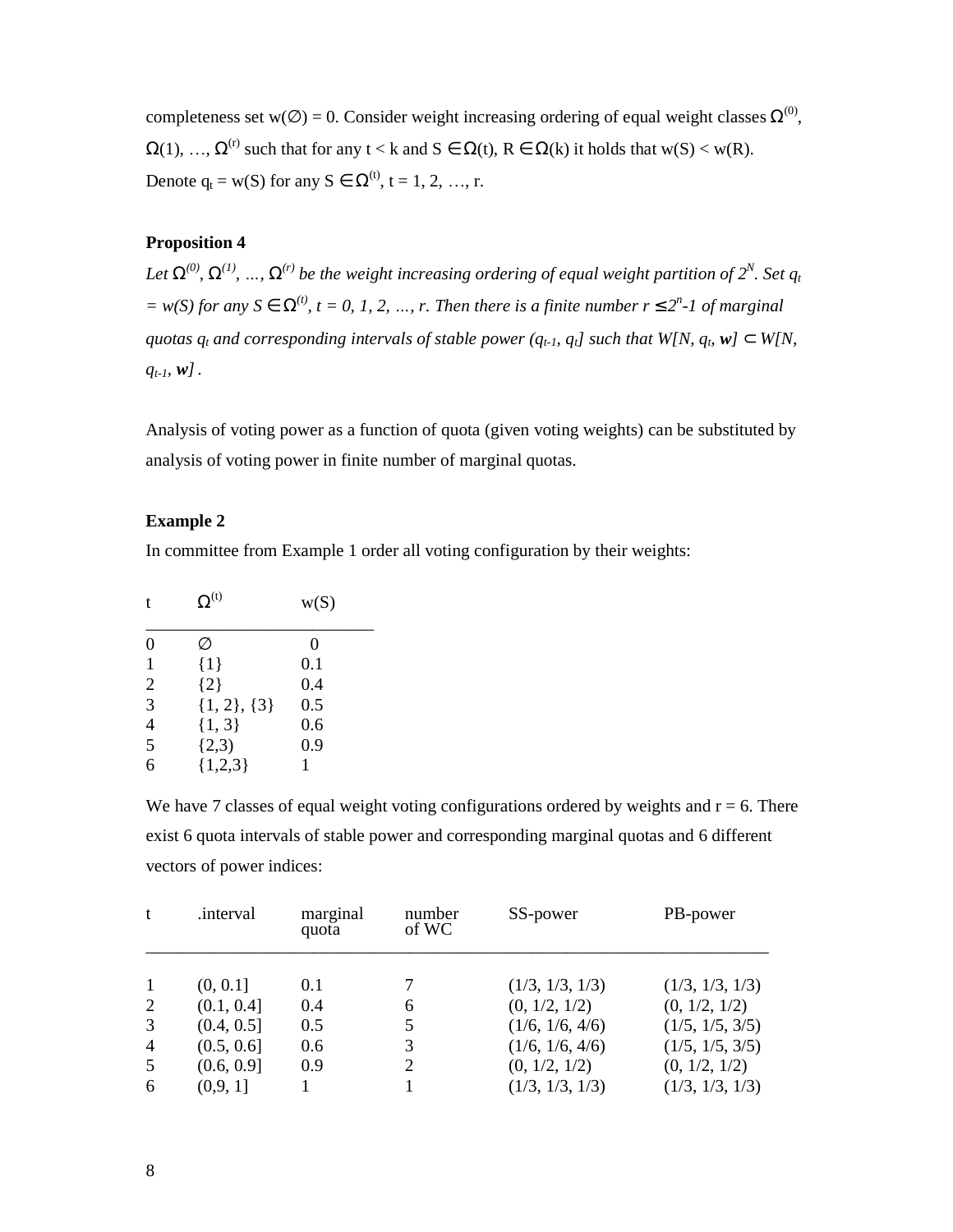#### **Proposition 5**

*Let q<sub>1</sub>*,  $q_2$ ,  $\ldots$ ,  $q_r$  *be the set of all majority marginal quotas in simple quota weighted committee [N, q, w] and*  $p^k$  *be a vector of relative power indices corresponding to marginal quota*  $q_k$ *, then there exists a vector*  $(l_l, l_2, ..., l_r)$  *such that* 

$$
\sum_{k=1}^{r} I_k = 1, I_k \ge 0, \sum_{k=1}^{r} I_k \pi^k = \mathbf{w}
$$

**Proof** follows from Berg and Holler (1986), who introduced the concept of strictly proportional power. They provide the following property of simple weighted committees: Let [N, Q, **w**] be a finite family of simple quota weighted committees with the same weights **w** and set of different relative quotas  $Q = \{q_1, q_2, ..., q_m\}$ . Let  $j(Q)$  be a probability distribution over Q where  $\varphi_k$  is a probability with which a random mechanism selects the quota  $q_k$  and  $\pi_{ik}(N, q_k, w)$  be a power index in the committee [N,  $q_k$ , w] with a quota  $q_k \in Q$ , then

$$
\overline{p}_i(N, Q, \mathbf{w}) = \sum_{k: q_k \in Q} p_{ik}(N, q_k, \mathbf{w})j_k
$$

is an expected relative power of the member i in the randomized committee  $[N, l(Q), w]$ . For any vector of relative weights there exist a finite set Q of relative quotas  $q_k$  such that  $0.5 < q_k$ ≤ 1, and a probability distribution **l** such that

$$
\overline{p}_i(N, Q(\lambda), \mathbf{w}) = \sum_{q_k \in Q} p_{ik}(N, q_k, \mathbf{w}) I_k = w_i
$$

Randomized voting rule **l**(Q) leads to strictly proportional power.

#### **Example 3**

Randomized voting rule in committee from Example 1 applied to Shapley-Shubik index:

$$
\frac{1}{6}I_1 + \frac{1}{3}I_3 = \frac{1}{10}
$$
  
\n
$$
\frac{1}{6}I_1 + \frac{1}{2}I_2 + \frac{1}{3}I_3 = \frac{4}{10}
$$
  
\n
$$
\frac{4}{6}I_1 + \frac{1}{2}I_2 + \frac{1}{3}I_3 = \frac{5}{10}
$$
  
\n
$$
I_1 + I_2 + I_3 = 1
$$
  
\n
$$
I_j \ge 0
$$

The system has a unique solution

$$
I_1 = \frac{1}{5}, I_2 = \frac{3}{5}, I_3 = \frac{1}{5}
$$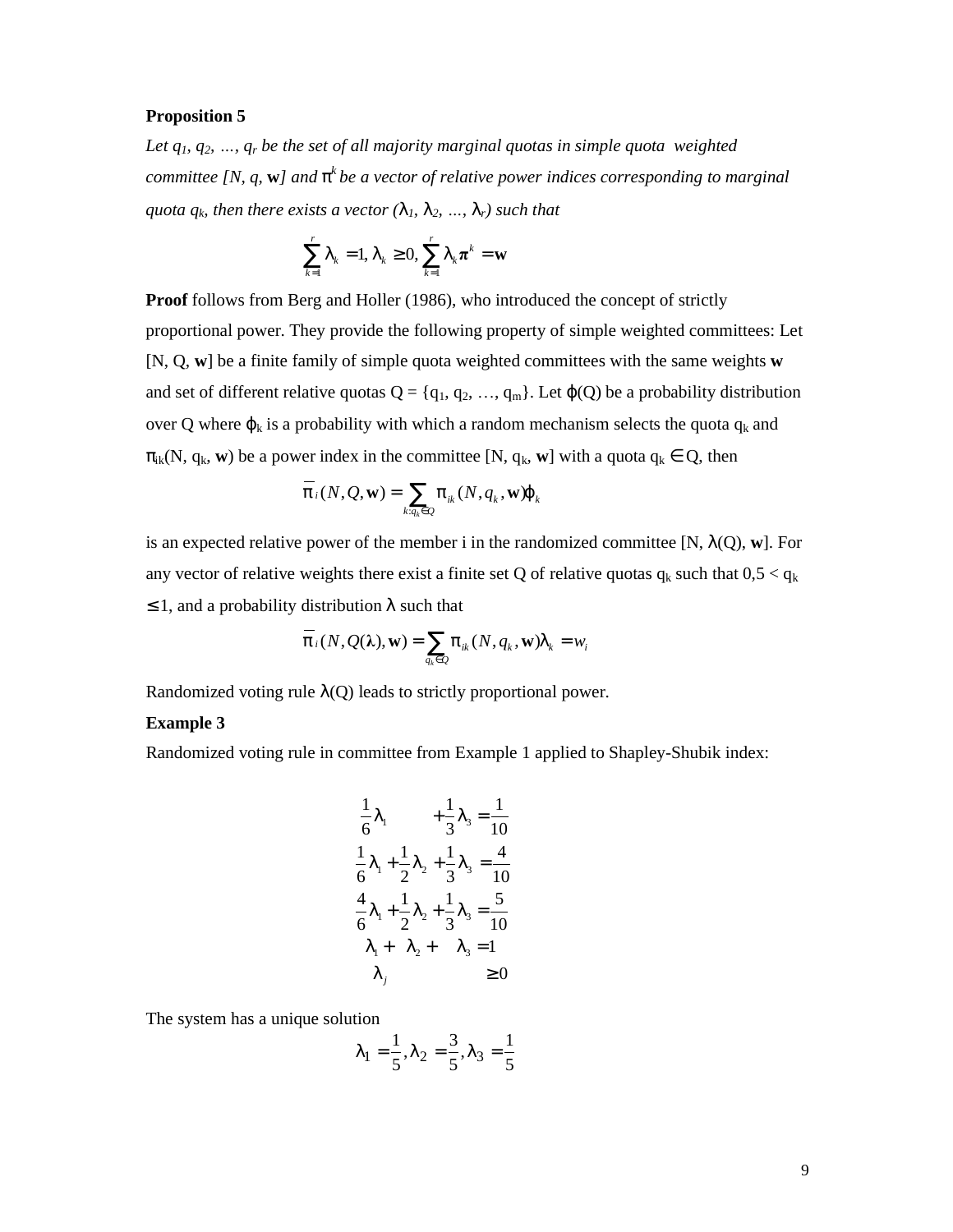If there is a random mechanism selecting marginal quotas  $q_1=0.6$ ,  $q_2=0.8$ ,  $q_3=1$  with probabilities 5  $I_3 = \frac{1}{1}$ 5  $I_2 = \frac{3}{5}$ 5  $I_1 = \frac{1}{5}$ ,  $I_2 = \frac{3}{5}$ ,  $I_3 = \frac{1}{5}$ , then mathematical expectation of SS-power of the members of the committee will be equal to their relative weights (we obtain the case of strictly proportional power).

One can hardly expect that randomized voting rules leading to strictly proportional power would be adopted by actors of real voting systems. However, design of a " fair" voting system can be based on an approximation provided by quota generating minimal distance between vectors of power indices and weights.

In political science the concept of deviation from proportionality is used defined as follows:

Let  $v_i$  be a share of votes political party i obtained in election and  $s_i$  be a share of seats allocated to party i in the elected body, then deviation from proportionality index is defined as

$$
d(\mathbf{s}, \mathbf{v}) = 1 - d(\mathbf{s}, \mathbf{v})
$$

where d(s,w) is a normalized distance between vectors **s** and **w** (with values between 0 and 1). Clearly  $0 \le \delta(s, v) \le 1$ ,  $\delta(s, v) = 1$  means full proportionality,  $\delta(s, v) = 0$  means full disproportionality. Depending on used definition of distance political science proposes Loosemore-Hanby (1971) absolute values deviation metric

$$
d_{LH}(\mathbf{s}, \mathbf{v}) = \frac{1}{2} \sum_{i} abs(s_i - v_i)
$$

that leads to proportionality index

$$
d_{AV}(\mathbf{s}, \mathbf{v}) = 1 - \frac{1}{2} \sum_{i} abs(s_i - v_i)
$$

or least squares metric (Gallagher 1991)

$$
d_{LS}(\mathbf{s}, \mathbf{v}) = \sqrt{\frac{1}{2} \sum_{i} (s_i - v_i)^2}
$$

that leads to least squares proportionality index

$$
d_{LS}(\mathbf{s}, \mathbf{v}) = 1 - \sqrt{\frac{1}{2} \sum_{i} (s_i - v_i)^2}
$$

By analogy let us introduce least squares index of fairness substituting relative weights  $w_i$  for  $v_i$  and relative power  $\pi_i$  for  $s_i$ :

$$
f_{LS} (p[N, q, \mathbf{w}], \mathbf{w}) = 1 - \sqrt{\frac{1}{2} \sum_{i} (p_i[N, q, \mathbf{w}] - w_i)^2}
$$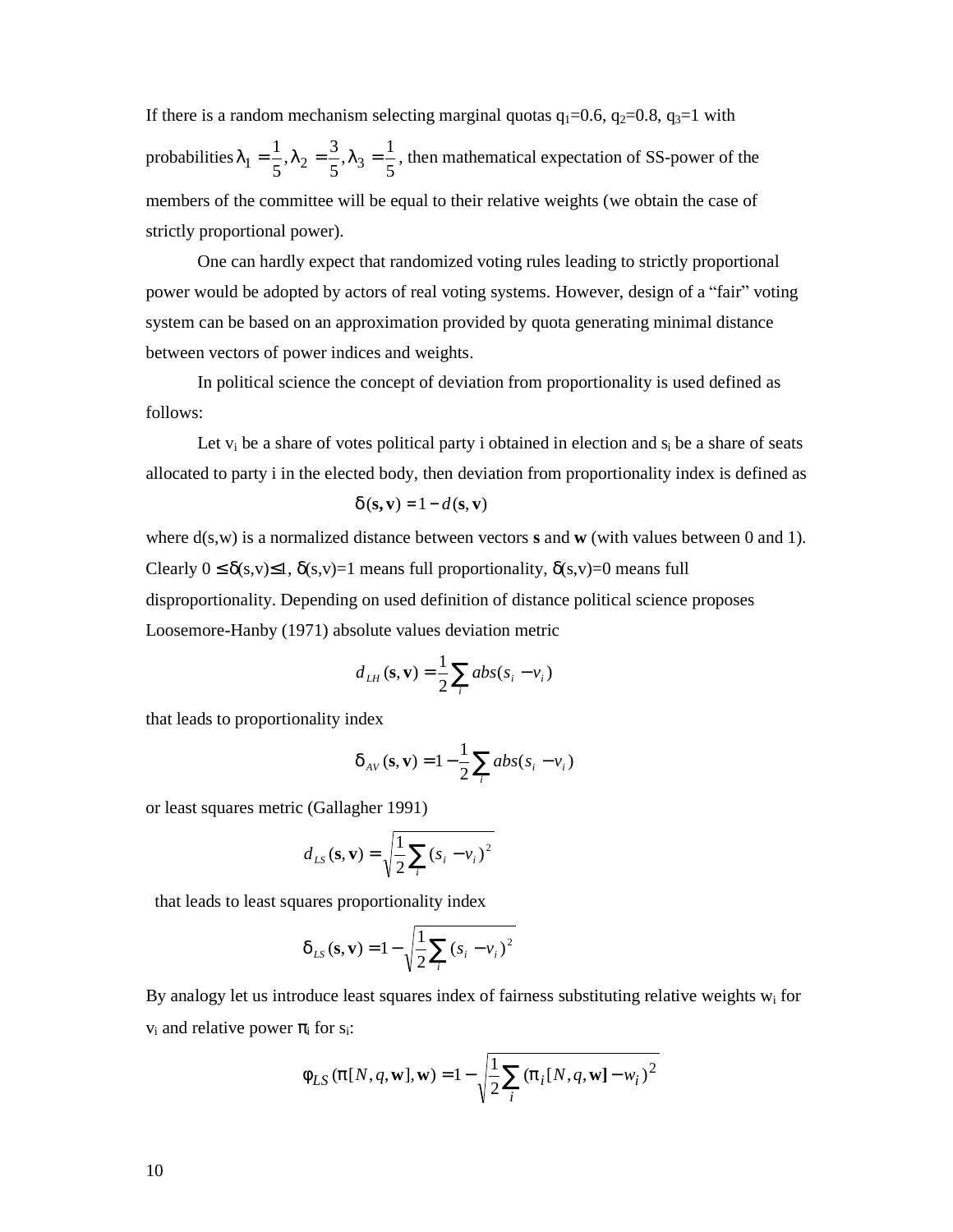Considering φ to be a function of q a good approximation of a fair quota is a marginal quota maximizing index of fairness.

To maximize  $\phi$  is the same as to minimize sum of square residuals between the power indices and voting weights by q:

$$
\mathbf{S}^{2}(q) = \sum_{i \in N} (p_i(N, q, \mathbf{w}) - w_i)^2
$$

The quota minimizing  $\sigma^2$  was introduced by Słomczyński and Życzkowski (2006, 2007) and called an *optimal quota*.

Słomczyński and Życzkowski introduced optimal quota concept within the framework of so called Penrose voting system as a principle of fairness in the EU Council of Ministers voting measured by Penrose-Banzhaf power index. The system consists of two rules:

*a) The voting weight attributed to each member of the voting body of size n is proportional to the square root of population he or she represents;*

*b) The decision of the voting body is taken if the sum of the weights of members supporting it is not less than the optimal quota. 3*

Looking for a quota providing a priori voting power "as close as possible" to the normalized voting weights, Słomczyński and Życzkowski are minimizing the sum of square residuals between the power indices and voting for  $q \in (0.5, 1]$ . They propose two heuristic approximations of the solution:

$$
q_s = \frac{1}{2} \left( 1 + \frac{1}{\sqrt{n}} \right)
$$

and

-

$$
q_n = \frac{1}{2} \left( 1 + \sqrt{\sum_{i \in N} w_i^2} \right)
$$

#### **Proposition 6**

*Let [N, q, w] be a simple weighted committee, then there exists exact solution of* Słomczyński and Życzkowski *optimal quota (SZ optimal quota) problem*

$$
q^* = \arg\min_j \sum_{i \in N} (p_i(N, q_j, \mathbf{w}) - w_i)^2
$$

*where*  $j = 1, 2, ..., r$ *, r is the number of intervals of stable power such that*  $q_j$  *are marginal majority quotas (greater than*  2  $\frac{1}{2}$ .

<sup>&</sup>lt;sup>3</sup> Słomczyński and Życzkowski (2007), p. 393.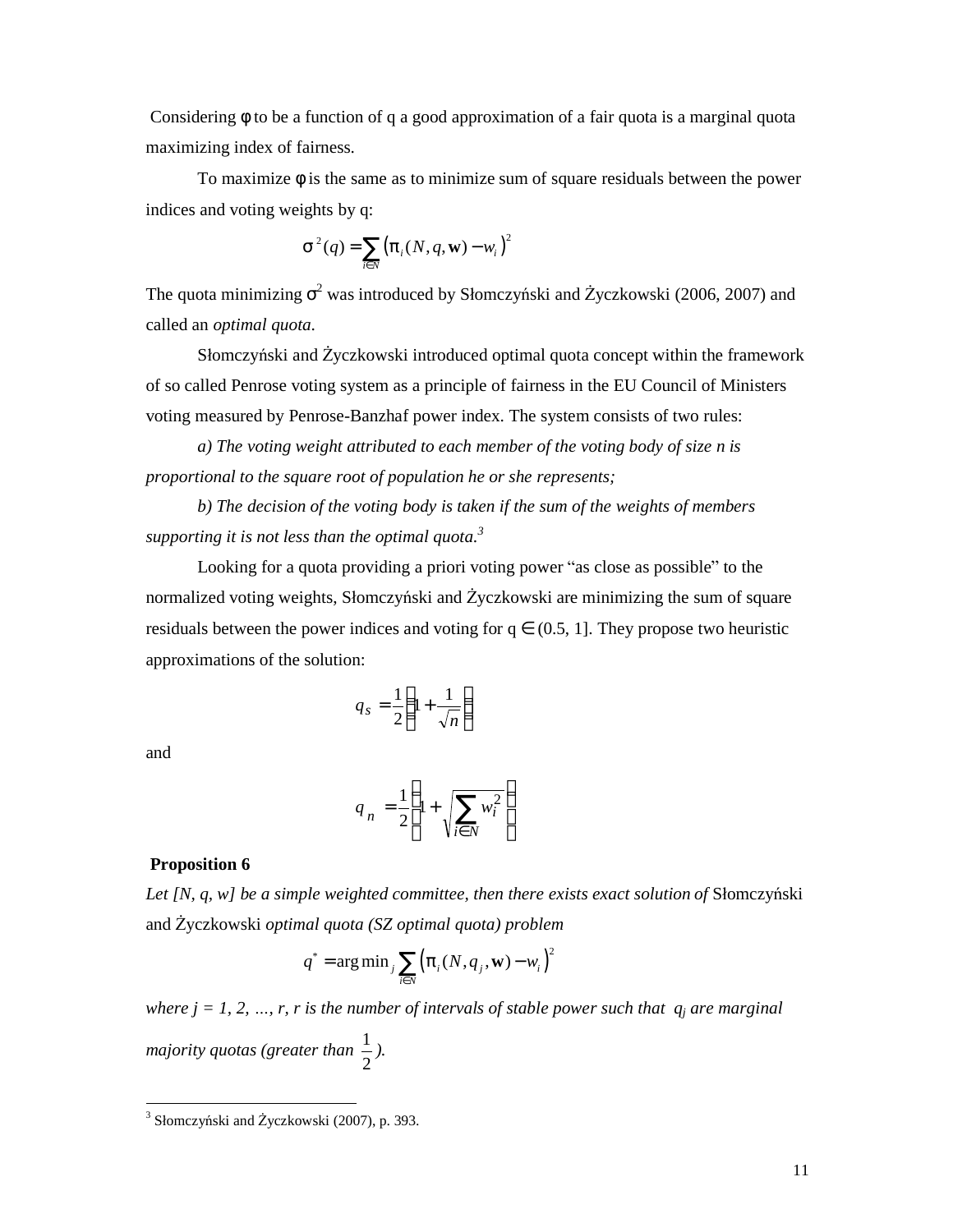**Proof** follows from finite number of quota intervals of stable power (Proposition 4). Quota q<sup>\*</sup> provides best approximation of strictly proportional power, that is related neither to particular power measure nor to specific principle of fairness.

#### **Example 4**

Values of index of fairness for majority marginal quotas in committees from Example 1

|                      |        | Shapley-Shubik relative power |                                            |              |
|----------------------|--------|-------------------------------|--------------------------------------------|--------------|
| member               | Weight |                               | SS $q_4 = 0.6$ SS $q_5 = 0.9$ SS $q_6 = 1$ |              |
|                      | 0.1    | 0.166667                      |                                            | 0 0,333333   |
| 2                    | 0.4    | 0,166667                      |                                            | 0,5 0,333333 |
| 3                    | 0.5    | 0,666667                      |                                            | 0,5 0,333333 |
|                      |        |                               |                                            |              |
| $\phi(\mathsf{q}_t)$ |        | 0,791833                      | $0.9 -$                                    | 0,791833     |

|        |        | Penrose-Banzhaf relative power |                                            |              |
|--------|--------|--------------------------------|--------------------------------------------|--------------|
| member | Weight |                                | SS $q_4 = 0.6$ SS $q_5 = 0.9$ SS $q_6 = 1$ |              |
|        | 0.1    | 0.2 <sub>0</sub>               |                                            | 0 0,333333   |
|        | 0.4    | 0.2                            |                                            | 0,5 0,333333 |
| 3      | 0.5    | 0.6                            |                                            | 0,5 0,333333 |
|        |        |                                |                                            |              |
| ტ(a.   |        | 0.826795                       | 0.9                                        | 0.791833     |

The exact optimal quota is  $q^* = q_4 = 0.9$  (and all quotas  $q \in (0.6, 0.9]$ ). Compare to Słomczyński and Życzkowski approximations:  $q_s = 0.79$ ,  $q_n = 0.82$ .

Together with problem of legitimacy (fairness) designers of voting systems are concerned with ability of voting body to change status quo (efficiency),

#### **Proposition 7**

*Let [N, q, w] be a simple weighted committee, then efficiency index*

$$
e(N, q, \mathbf{w}) = \frac{\operatorname{card} W[N, q, \mathbf{w}]}{2^n}
$$

 *is non-increasing function of quota q and attains finite number of values between 0 and 1.*

**Proof** follows from properties of marginal quotas: finiteness of the number of marginal quotas and strict inclusiveness  $W(N, g^{t+1}, w) \subset W(N, g^t, w)$ , see Proposition 4.

Being able to calculate all marginal quotas we have all possible levels of efficiency in simple weighted committee and can compare them with appropriate values of index of fairness for majority quotas. This information is provided by fairness-efficiency matrix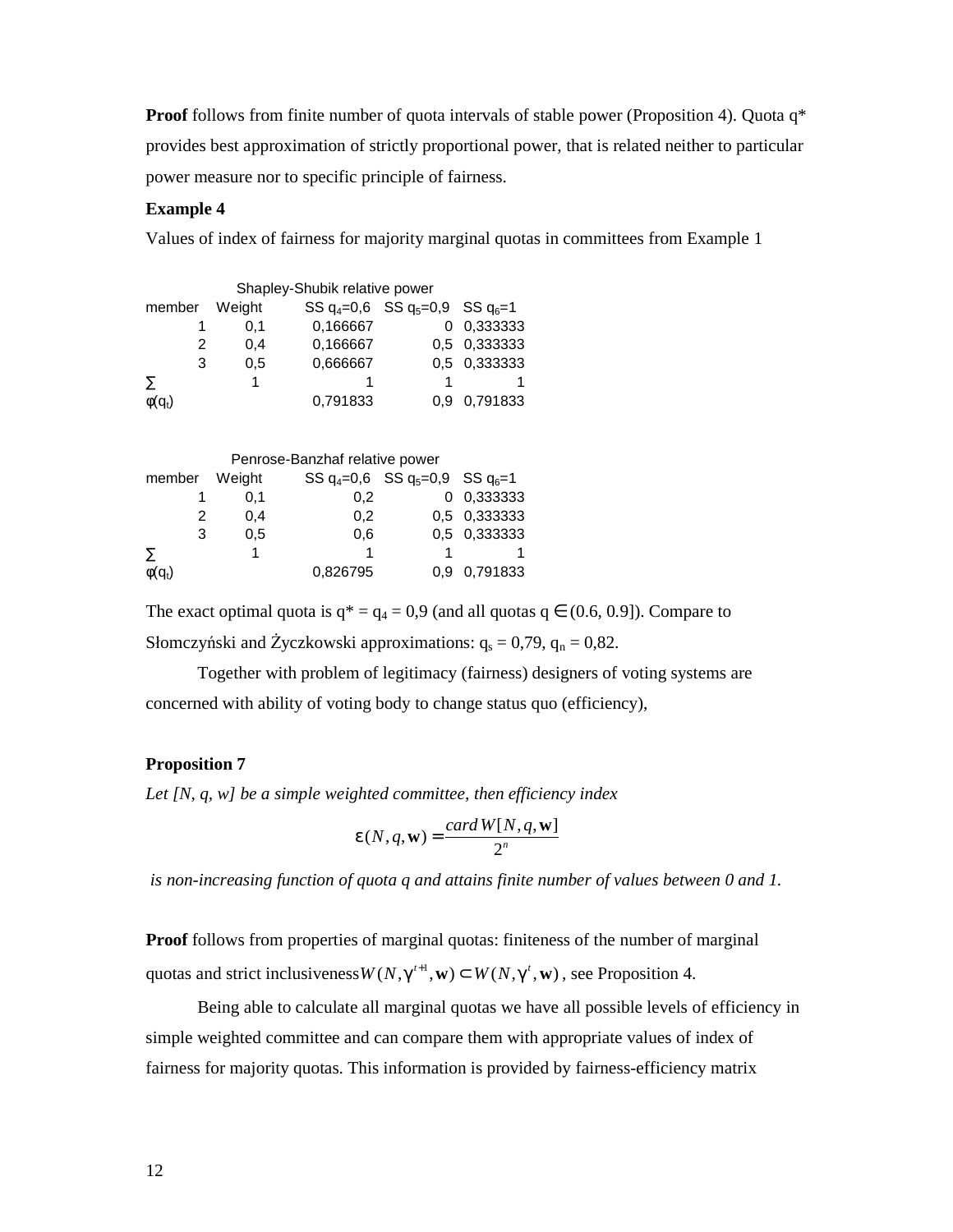$$
\begin{pmatrix}\n\mathbf{s}^{2}(N, q_{1}, \mathbf{w}) & e(N, q_{1}, \mathbf{w}) \\
\mathbf{M} & \mathbf{s}^{2}(N, q_{r}, \mathbf{w}) & e(N, q_{r}, \mathbf{w})\n\end{pmatrix}
$$

where  $q_1, q_2, ..., q_r$  are majority marginal quotas (such that  $\frac{1}{2} < q_1 < q_2 < ... < q_r \le 1$  $\frac{1}{2} < q_1 < q_2 < ... < q_r \le 1$ ), rows correspond to marginal quotas and columns to fairness index and efficiency index

While the index of fairness is not a monotonic function of quota, efficiency index is strictly decreasing with increase of quota. Then there is always a problem of trade-off between fairness and efficiency, problem of choice of a row from fairness-efficiency matrix, using approaches of multi-criteria optimization.

#### **Example 5**

Fairness-efficiency matrix for marginal majority quotas in committee from Example 1.

|                      | Shapley-Shubik relative power            |       |         |
|----------------------|------------------------------------------|-------|---------|
| Majority             | Number                                   | ε     | ⋔       |
| marginal             | of WC                                    |       |         |
| quota                |                                          |       |         |
| 0.6                  | 3                                        | 0,375 | 0,79183 |
| 0.9                  | 2                                        | 0,25  | 0.9     |
| 1                    | 1                                        | 0,125 | 0,79183 |
|                      |                                          |       |         |
|                      |                                          |       |         |
|                      | Penrose-Banzhaf relative power<br>Number | ε     |         |
| Majority<br>marginal | of WC                                    |       |         |
| quota                |                                          |       |         |
| 0.6                  | 3                                        | 0.375 | 0,82679 |
| 0.9                  | 2                                        | 0,25  | 0.9     |
|                      | 1                                        | 0.125 | 0.79183 |

#### **4. Concluding remarks**

**I**n the simple weighted committee with fixed number of members and voting weights there exists a finite number r of different quota intervals of stable power ( $r \le 2n-1$ ) generating finite number of power indices vectors.

Voting power is equal to blocking power what implies that number of different power indices vectors corresponding to majority quotas is equal at most to  $int(r/2) + 1$ 

If the fair distribution of voting weights is defined, then fair distribution of voting power means to find a quota that minimizes distance between relative voting weights and relative voting power. Index of fairness is not a monotonic function of quota.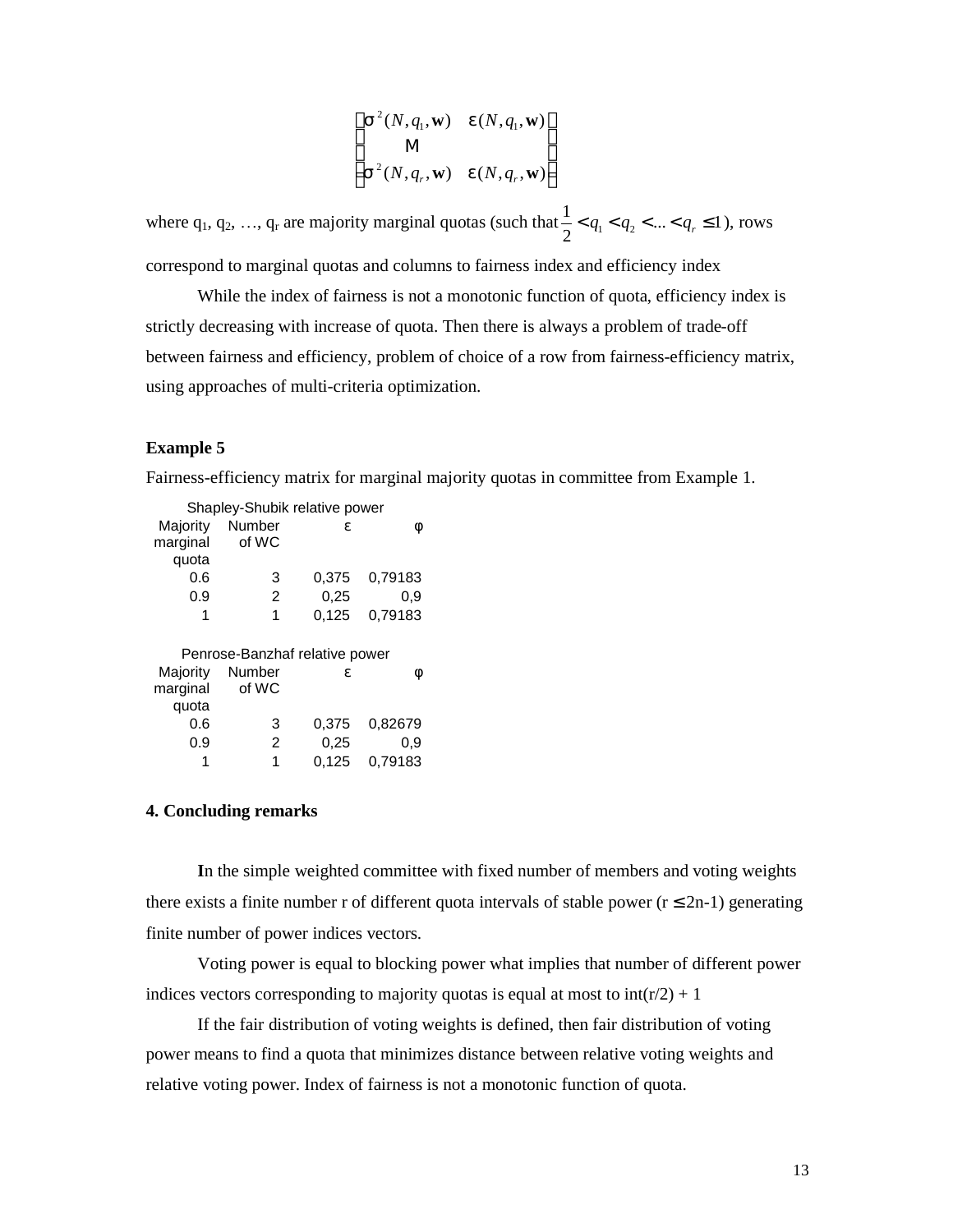Problem of optimal quota has an exact solution via finite number of majority marginal quotas.

Index of efficiency defined as a probability to change status quo has also finite number of values corresponding to marginal quotas and is monotonic (decreasing) function of marginal quotas

Problem "fairness versus efficiency" can be represented by fairness-efficiency matrix and treated by methods of multi-objective decision making

Słomczyński and Życzkowski introduced optimal quota concept within the framework of so called Penrose voting system as a principle of fairness in the EU Council of Ministers voting and related it exclusively to Penrose-Banzhaf power index and square root rule

Fairness in voting systems, efficiency and approximation of strictly proportional power is not exclusively related to Penrose square-root rule and Penrose-Banzhaf definition of power, as it is usually done in discussions about the EU voting rules. In this paper it is treated in a more general setting as a property of any simple weighted committee and any well defined power measure. Fairness and its approximation, optimal quota and quota intervals of stable power are not specific properties of Penrose-Banzhaf power index.

The choice of "fairness principle" in the EU decision making is a problem of political consensus of member states and cannot be resolved by " scientific community" and by mathematical models, but clarification, clear formulation and representation of the problem can be of help in political decisions. What one can expect from social choice theory is a contribution to mathematically rigorous implementation of selected principle.

#### **Acknowledgements**

This research was supported by the Czech Government Research Target Program, project No. MSM0021620841 and by the Grant Agency of the Czech Republic, project No. 402/09/1066 " Political Economy of voting behavior, rational voters' theory and models of strategic voting".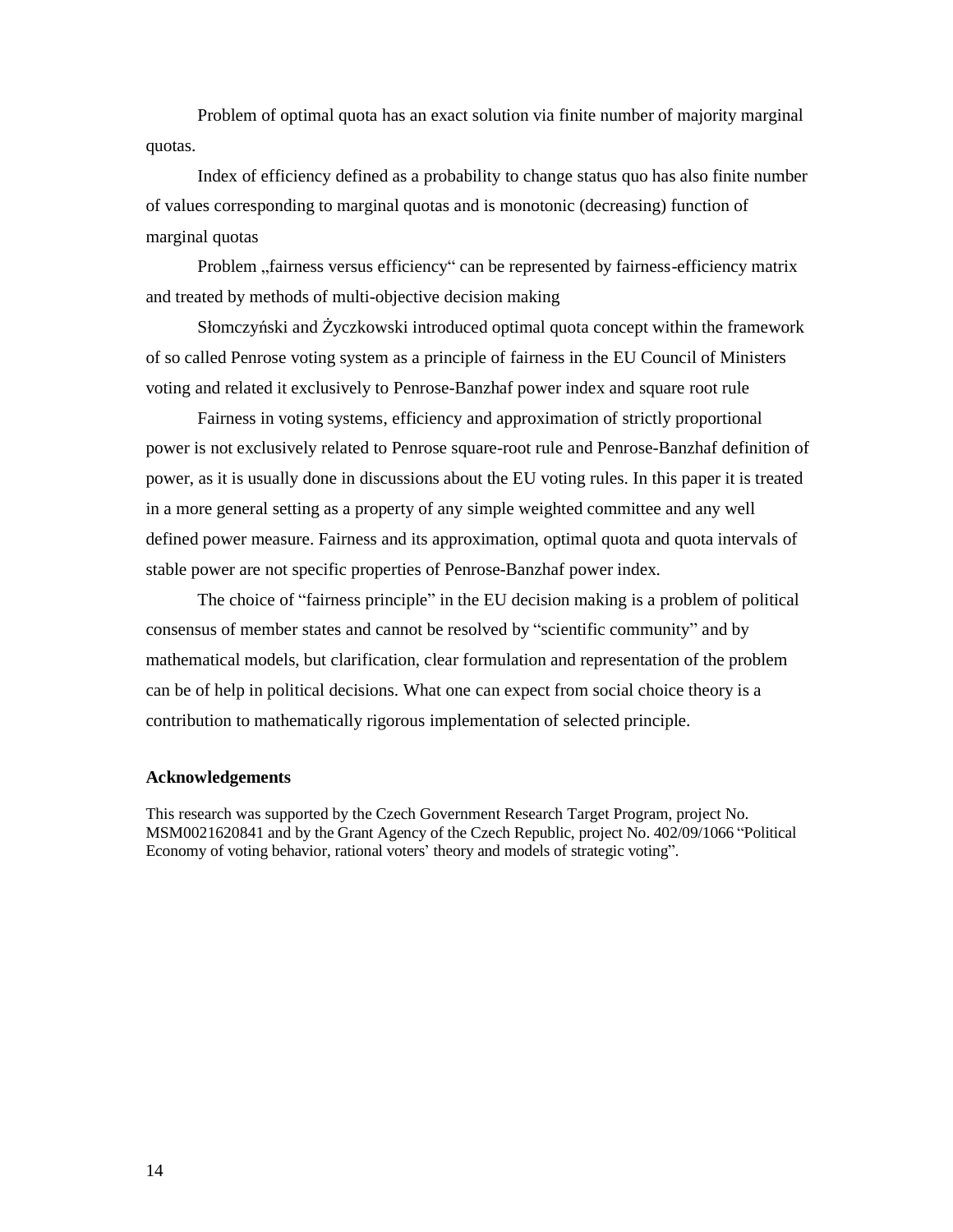#### **References**

Baldwin R. and M. Widgrén (2004): *Winners and Losers under Various Dual Majority Rules in the EU's Council of Ministers.* In: M. Wiberg (ed.), Reasoned Choices. The Finnish Political Science Association, Turku, 42-89.

Banzhaf, J.F., (1965): *Weighted Voting doesn't Work: a Mathematical Analysis*. Rutgers Law Review, 19, 317-343.

Berg, S. and M. Holler (1986), *Randomized Decision Rules in Voting Games: a Model for Strict Proportional Power*. Quality and Quantity, 20, 419-429.

Coleman, James S. (1971), Control of Collectivities and the Power of a Collectivity to Act, in: B. Lieberman, (ed.), *Social Choice*, pp 277-287; New York, Gordon and Breach.

Felsenthal D.S. and M.Machover (2007), *Analysis of QM Rule adopted by the Council of the European Union, Brussels, 23 June 2007.* Research report online, LSE, London [http://eprints.lse.ac.uk/archive0000431]

Felsenthal D.S. and M.Machover (2004), *Analysis of QM Rule adopted by the EU Inter-Governmental Conference, Brussels, 18 June 2004*. Research report online, LSE, London [http://eprints.lse.ac.uk/2531]

Felsenthal D. S. and M. Machover (1998): *The Measurement of Voting Power, Theory and Practice*. Cheltenham, Edward Elgar.

Felsenthal, D.S., Machover, M. and W. Zwicker (1998), *The Bicameral Postulates and Indices of A Priori Voting Power*. Theory and Decisions, 44, 83-116.

Gallagher, M. (1991), Proportionality, Disproportionality and Electoral Systems. Electoral Studies, 10, 33-51.

Hosli, M. O. (2008). *Council Decision Rules and European Union Constitutional Design*. AUCO Czech Economic Review, 2, 76-96.

Laruelle, A. and M. Widgrén (1998), *Is the Allocation of Voting Power among EU States Fair?* Public Choice, 94, 317-339.

Leech, D. and H. Aziz (2008): T*he Double Majority Voting Rule of the EU Reform Treaty as a Democratic Ideal for an Enlarging Union: an Appraisal Using Voting Power Analysis*. Presented at the 2008 EPCS meeting in Jena.

Loosemore, J. and V.J.Hanby (1971), The Theoretical Limits of Maximum Some Analytical Expression for Electoral Systems. British Journal of Political Science, 1, 467-477.

Nurmi, H. (1997), *On Power Indices and Minimal Winning Coalitions*. Control and Cybernetics, 26, 609-611.

Penrose L.S. (1946), *The Elementary Statistics of Majority Voting*. Journal of the Royal Statistical Society, 109, 53-57.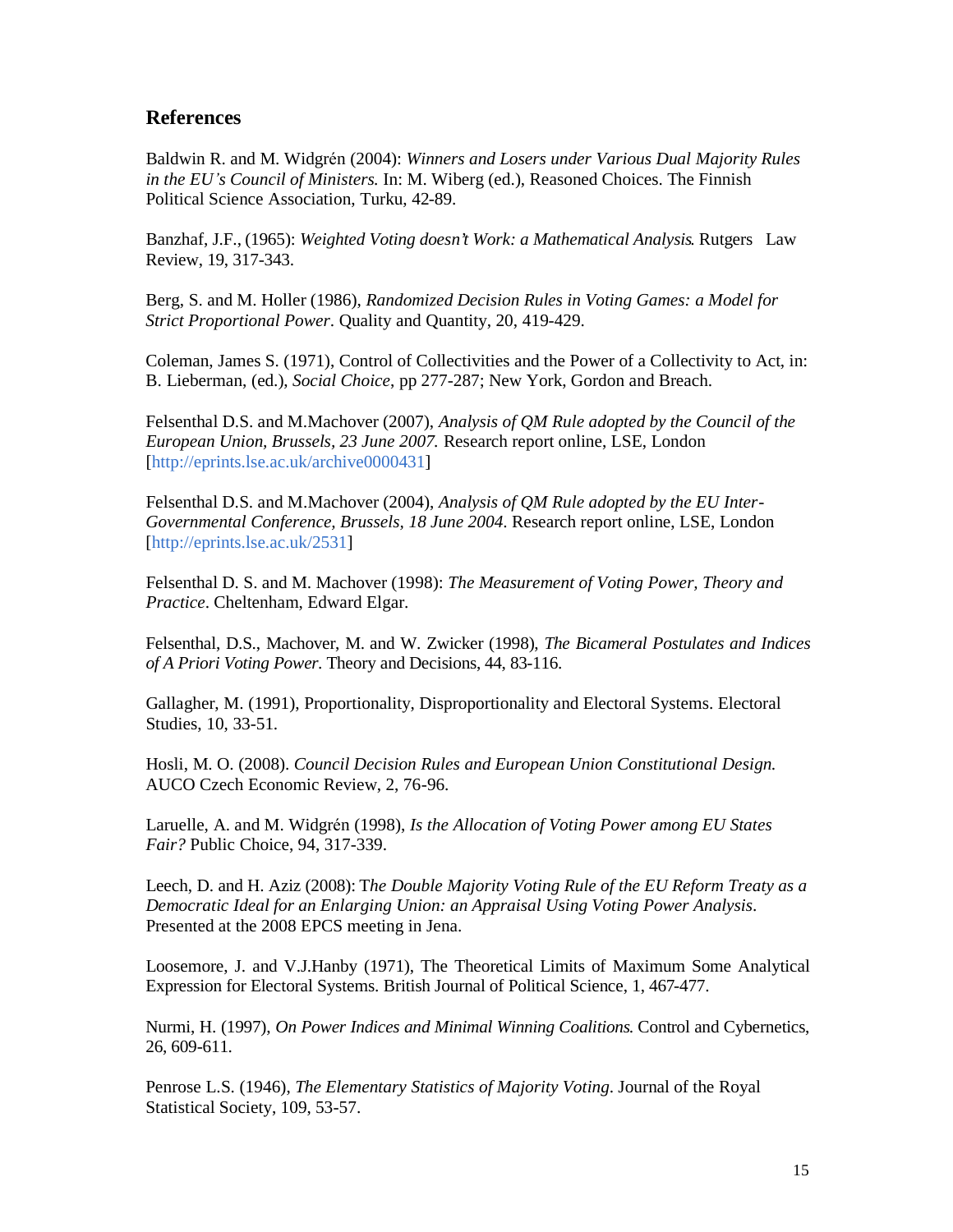Shapley, L S. and M.Shubik (1954), *A Method for Evaluation the Distribution of Power in a Committee System*. American Political Science Review, **48**, 787-792.

Słomczyński W. and K. Życzkowski (2007), *From a Toy Model to Double Square Root System.* Homo Oeconomicus, 24, No. 3-4, 381-400.

Słomczyński W. and K. Życzkowski (2006), *Penrose Voting System and Optimal Quota*. Acta Physica Polonica B, 37, No. 11, 3133-3143.

Turnovec F.(2009), *Fairness and Square-ness, Fair Decision Making Rules in the EU Council?* To appear in: Operations Research and Decision Making.

Turnovec F.(2007), *New Measure of Voting Power*. AUCO Czech Economic Review, 1, 4-14.

Turnovec F., Mercik J.W. and M. Mazurkiewicz (2008), *Power Indices Methodology: Decisiveness, Pivots and Swings*. In: Braham, M. and F. Steffen, eds., Power, Freedom and Voting, Springer Verlag, Berlin, Heidelberg, 23-37.